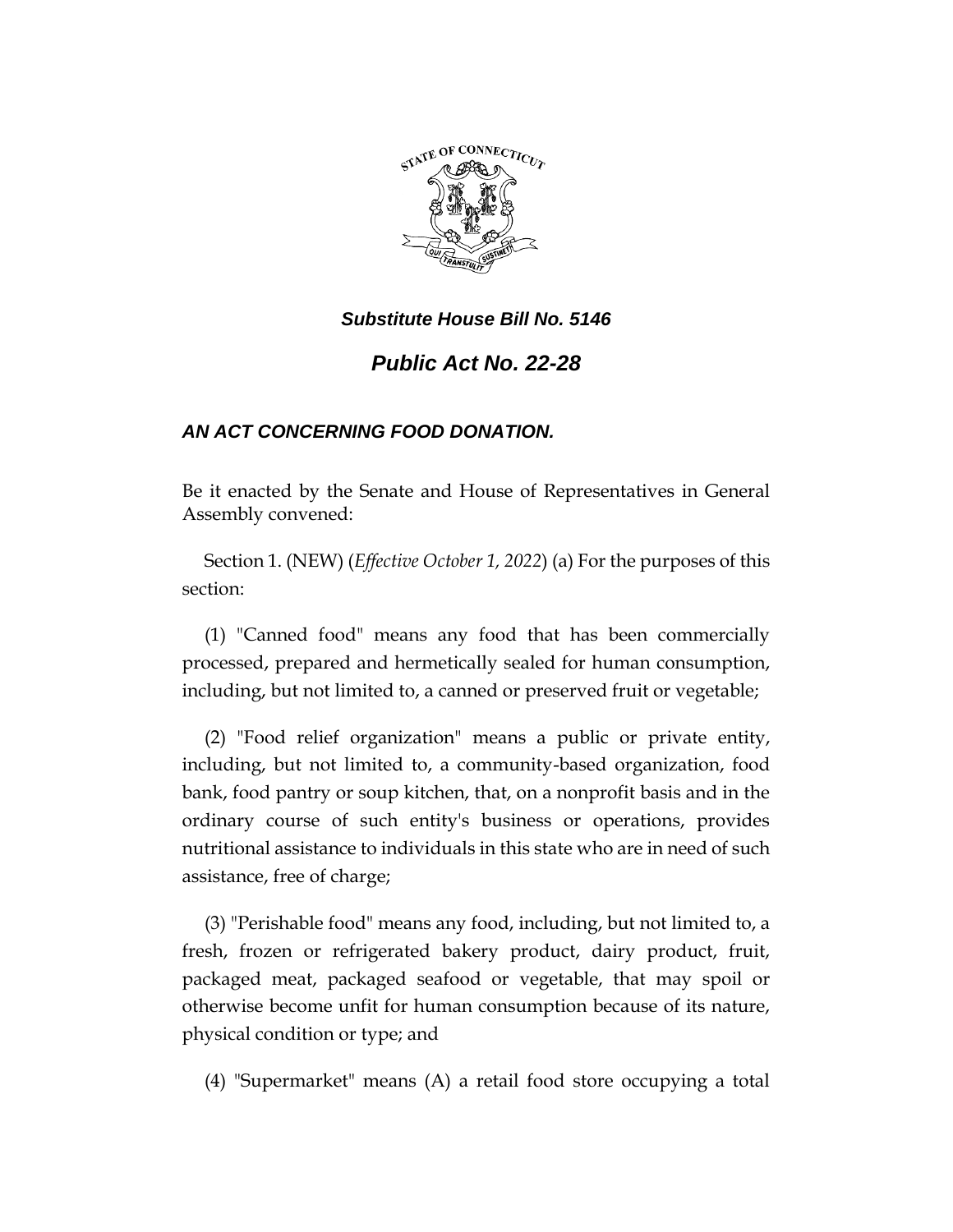retail sales area of at least three thousand five hundred square feet, or (B) a large discount department store that (i) sells a complete line of grocery merchandise, (ii) continuously offers for sale fresh produce and meats, poultry, seafood, nuts and dairy products, (iii) maintains a bakery, as defined in section 21a-151 of the general statutes, (iv) is locally permitted as a class 3 food establishment, as defined in section 19a-36g of the general statutes, and (v) has registered at least one weighing or measuring device pursuant to subsection (b) of section 43- 3 of the general statutes.

(b) An insurer that delivers, issues for delivery, renews, amends or continues in this state a commercial risk insurance policy or rider to such policy which provides coverage for the spoilage of canned food or perishable food shall provide coverage to the same extent for canned food or perishable food that is donated by a food relief organization or a supermarket.

(c) To the extent a tax deduction or tax credit is allowed under any provision of the general statutes for a donation described in subsection (b) of this section, no supermarket that donates to a food relief organization any canned food or perishable food and receives payment from an insurer for such canned food or perishable food shall avail itself of a tax deduction or tax credit for the amount of such payment.

Sec. 2. Section 52-557*l* of the general statutes is repealed and the following is substituted in lieu thereof (*Effective October 1, 2022*):

(a) Notwithstanding any provision of the general statutes, any person, including but not limited to a seller, farmer, processor, distributor, wholesaler or retailer of food, who donates an item of food for use or distribution by a nonprofit organization, nonprofit corporation, political subdivision of the state or senior center, and any nonprofit organization or nonprofit corporation that collects donated food and distributes such food to other nonprofit organizations or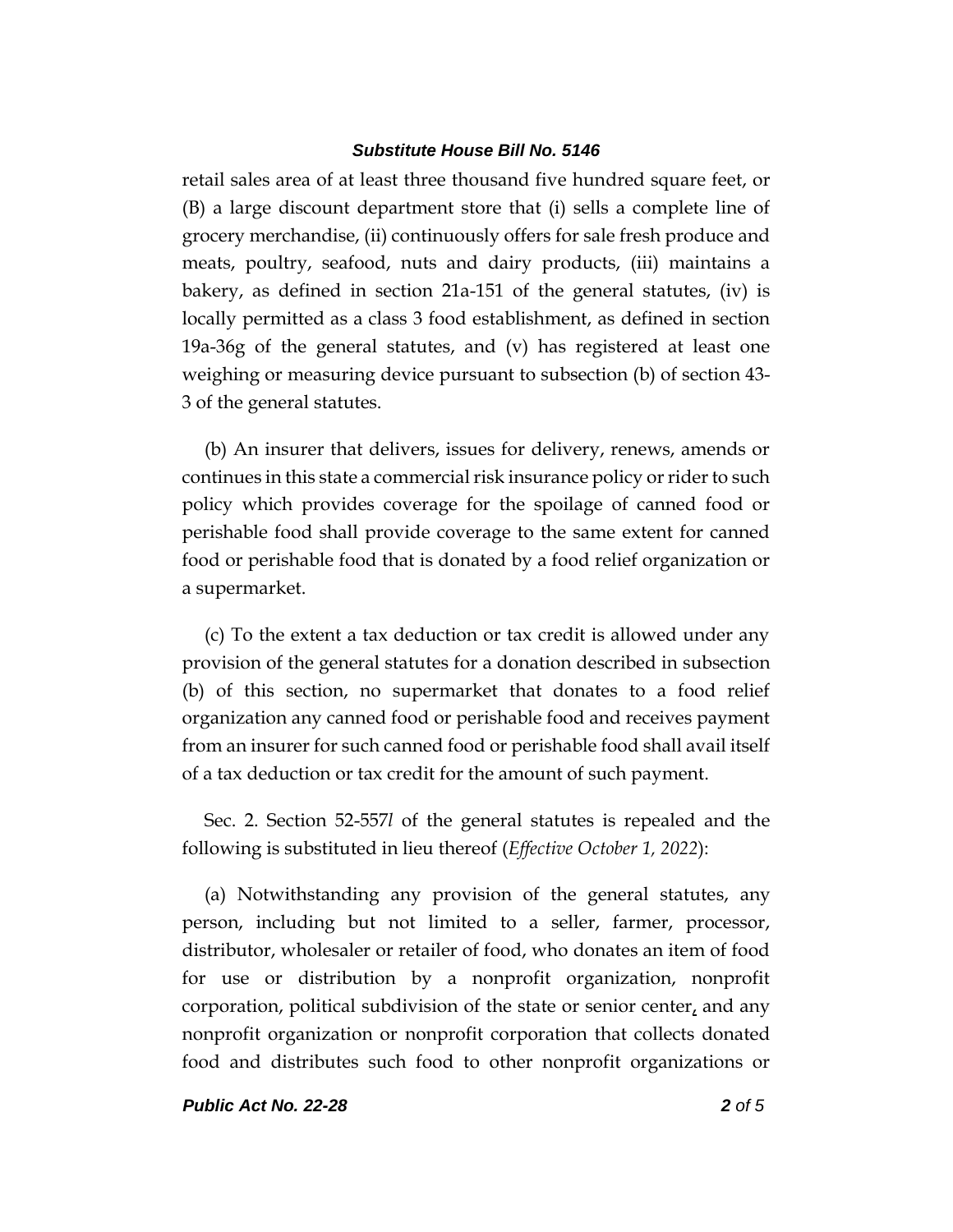nonprofit corporations or a political subdivision of the state or senior center free of charge or for a nominal fee, shall not be liable for civil damages or criminal penalties resulting from the nature, age, condition or packaging of the food, unless it is established that the donor, at the time of making the donation, or the nonprofit organization or nonprofit corporation, at the time of distributing the food, knew or had reasonable grounds to believe that the food was (1) adulterated, as **[**defined**]** described in section 21a-101, or (2) not fit for human consumption.

(b) Notwithstanding any provision of the general statutes, any food establishment classified as a class 3 or class 4 food establishment pursuant to regulations adopted under section 19a-36h, that donates perishable food for use or distribution by a temporary emergency shelter in accordance with the provisions set forth in section 38a-313b shall not be liable for civil damages or criminal penalties resulting from the nature, age, condition or packaging of the food, unless it is established that the donor, at the time of making the donation, knew or had reasonable grounds to believe that the food was (1) embargoed or ordered destroyed by the Department of Public Health or a local director of health, or an authorized agent thereof, (2) adulterated, as **[**defined**]** described in section 21a-101, or (3) not fit for human consumption.

(c) Notwithstanding any provision of the general statutes, any food relief organization or supermarket that donates any canned food or perishable food shall not be liable for civil damages or criminal penalties resulting from the nature, age, condition or packaging of such canned food or perishable food, unless it is established that such food relief organization or supermarket, at the time such food relief organization or supermarket donated such canned food or perishable food, knew or had reasonable grounds to believe that such canned food or perishable food was (1) embargoed or ordered destroyed by the Department of Public Health or a local director of health, or an authorized agent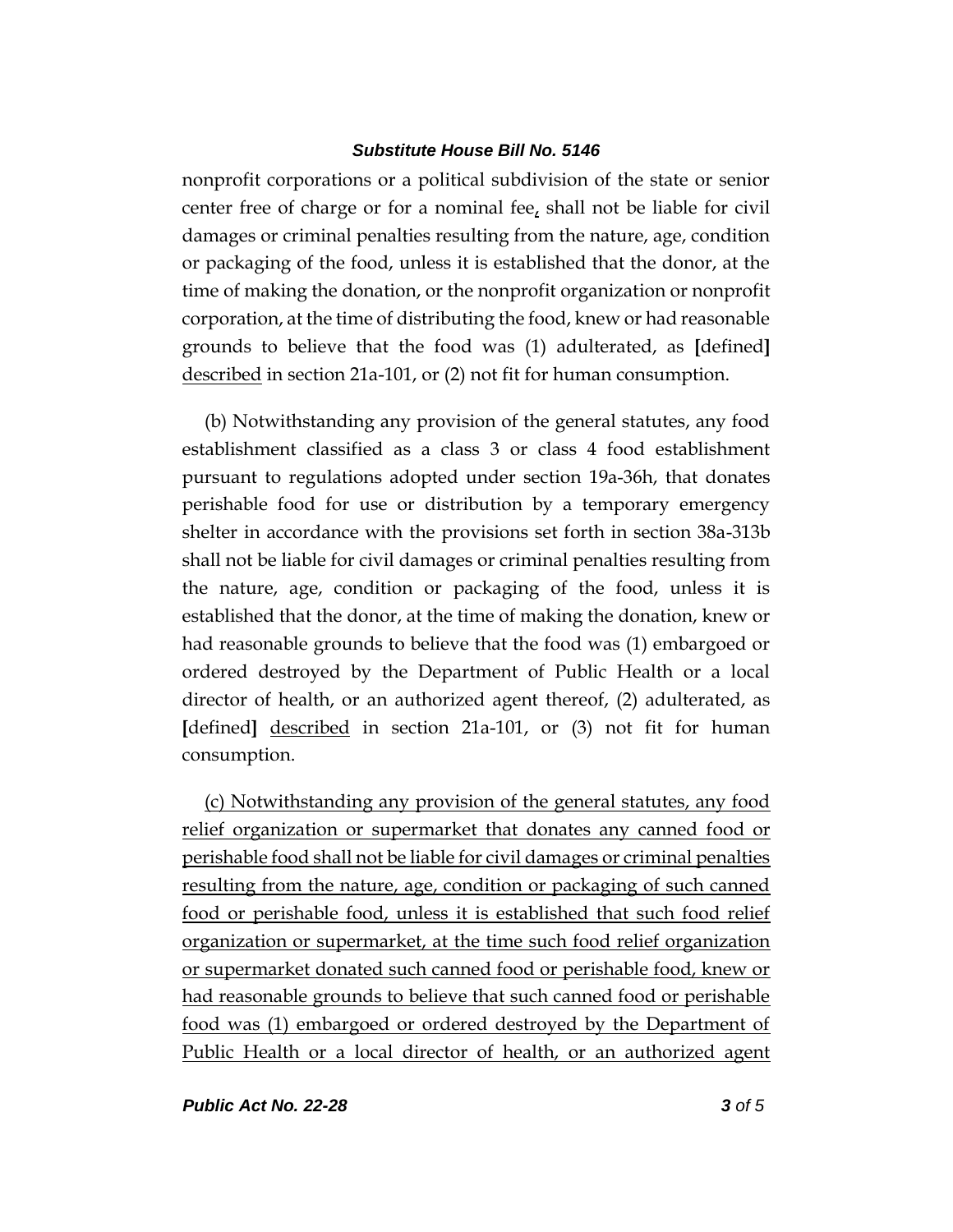thereof, (2) adulterated, as described in section 21a-101, or (3) not fit for human consumption. For the purposes of this subsection, "canned food", "food relief organization", "perishable food" and "supermarket" have the same meanings as provided in section 1 of this act.

Sec. 3. (*Effective from passage*) (a) There is established a task force to study implementation of a supermarket food donation program in this state. The task force shall examine, and make recommendations concerning, establishing a supermarket food donation program in this state that (1) alleviates hunger, reduces food waste and supports the operations of food relief organizations, as defined in subsection (a) of section 1 of this act, and (2) ensures that all food donated as part of such program is safe and fit for human consumption.

(b) The task force shall consist of the following members:

(1) One appointed by the speaker of the House of Representatives, who shall be a member of the General Assembly;

(2) One appointed by the president pro tempore of the Senate, who shall be a member of the General Assembly;

(3) Three appointed by the majority leader of the House of Representatives, one of whom shall be a representative of food establishments doing business in this state that are classified as class 3 or class 4 food establishments under regulations adopted by the Commissioner of Public Health pursuant to section 19a-36h of the general statutes and two of whom shall be representatives of food relief organizations, as defined in subsection (a) of section 1 of this act;

(4) Three appointed by the majority leader of the Senate, one of whom shall be a representative of supermarkets doing business in this state and two of whom shall be representatives of food relief organizations, as defined in subsection (a) of section 1 of this act;